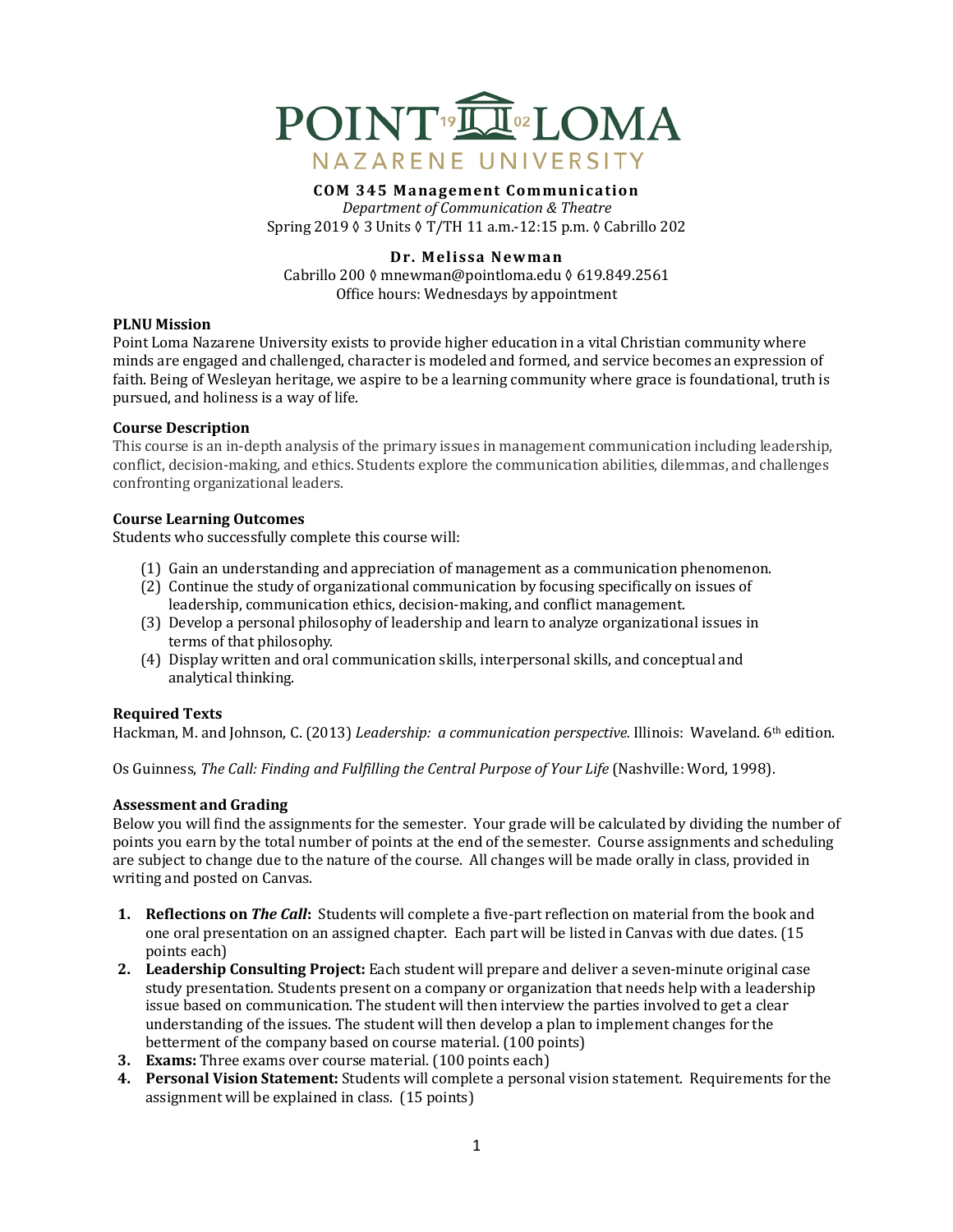- **5.** Article Reviews: Students will complete two thought papers based on articles from the *Harvard Business Review.* Papers should include a brief summary of the article, an opinion of the concept, and personal connections. All papers for this class should be 3-4 typed pages, double-spaced, 12-point Times New Roman Font with one-inch margins. (25 points each)
- **6. Case Studies/Self-Assessments:** Students will complete eight (8) case studies from the Leadership text. Case studies will be assigned early in the semester and students should be prepared to discuss the case during the lecture that corresponds to the case study location in the text. (50 points)
- **7.** Participation: Points will be deducted at the professor's discretion for excessive absences and/or disruptive behavior (walking in and out of class, talking during lecture).

# **Grade Scale**

A- =  $90-92\%$ ; A =  $93-100$ : Excellent (*exceptional, superlative presentations, engaged in class lecture and discussion, attendance, posture, interest, etc. Comprehensive excellence is needed for a superlative grade in this course*.

 $B = 80 - 82\%$ ;  $B = 83 - 87\%$ ;  $B = 88 - 89\%$ : Above average

 $C = 70-72\%$ ;  $C = 73-77\%$ ;  $C = 78-79\%$ : Average (*mediocre, passable, fair, midpoint between extremes of excellence and failure.)*

 $D = 60-62\%$ ;  $D = 63-67\%$ ;  $D = 68-69\%$ ; Below average

F = 59% and below: Failure (*omission or lack of satisfactory performance of action or task, inadequate, impassable, etc.)* 

# **Method of Instruction**

The course is taught through lecture, discussion, class activities, and a semester project all designed to help you develop critical thinking abilities as they relate to organizational life. Lectures will often introduce material beyond that which is covered in readings and will assume information supplied in the text. Lecture and text should complement, not substitute for each other. It is your responsibility to come to class ready to think, challenge, analyze, and apply the material covered. Additional norms include:

1. Students are expected to attend class and be on time. Failure to make presentations on schedule will result in a failing grade for that presentation. In the event of absence students seek missed information/notes from classmates.

2. All written work must be typed, and attention should be paid to form (including grammar, punctuation, spelling, APA formatting and general appearance) as well as content.

3. Integrity is of great importance. Plagiarism of any sort will not be tolerated and will result in a grade of " $F''$  for the project and possibly the course. See university notifications below for specifics.

4. Classroom disruption by cell phones or other electronic devices (i.e. text messaging) is prohibited. All laptops, cell phones and similar electronic devices must remain turned off and out of sight for the duration of class. A student may face a zero and/or failure in the class if an electronic device is used for cheating during a test.

5. Please DO NOT disrupt class while students are presenting. This includes walking in/out of the classroom. Also, please do not carry on side conversations while the professor is lecturing or during discussion. You can never show too much respect for your professors. Disruptions will result in points lost from participation grade at the professor's discretion.

6. This syllabus serves as the contract between the students and professor. Your continued enrollment in the course serves as agreement to abide by the policies and information set forth here within. 

## **Course Schedule**

Please note: Due to the nature of this course, the schedule is subject to change. All changes will be posted on Canvas and announced in class.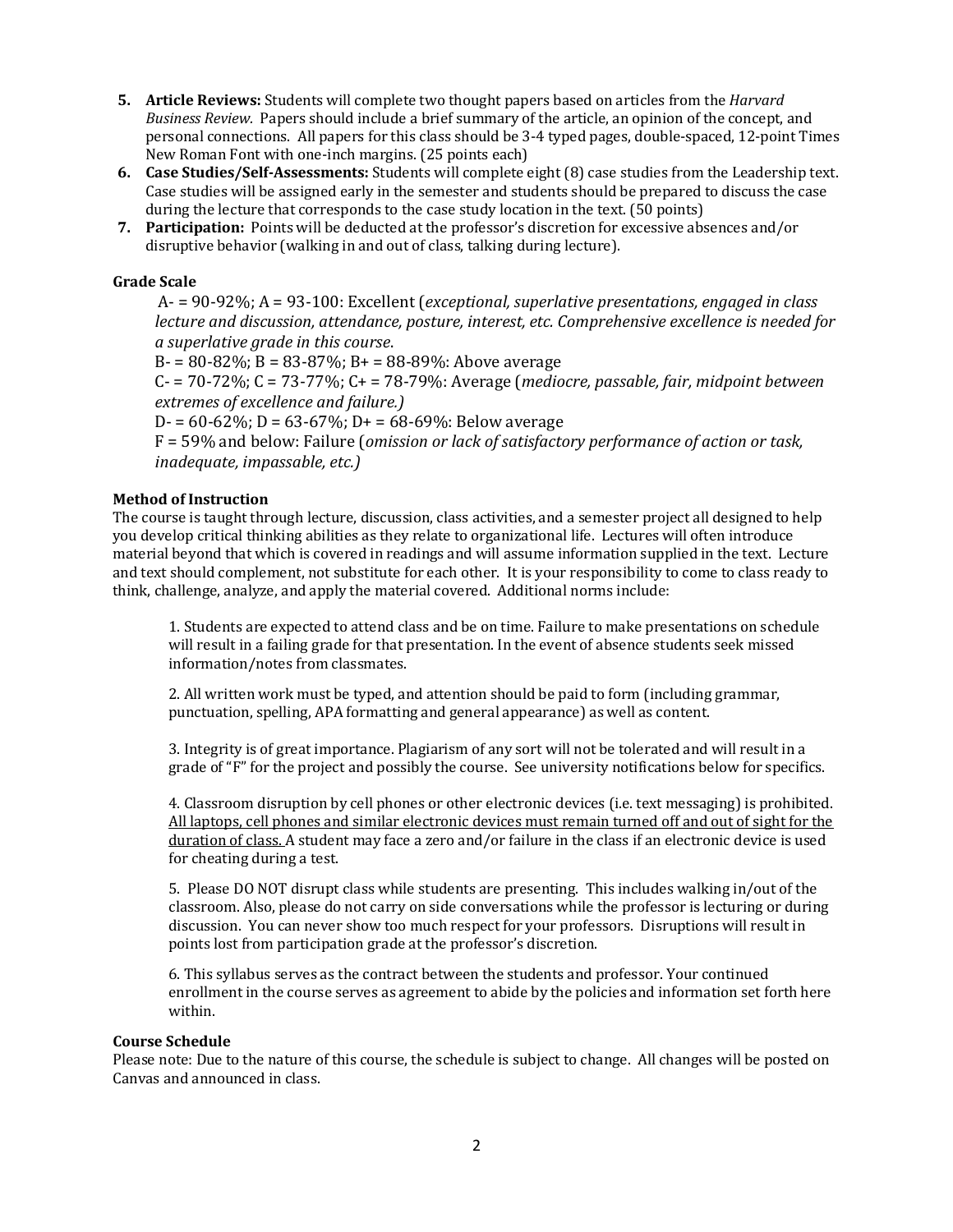| Date      | Plan for the Week                                            | Preparation for the Week                                                                                                                                     |
|-----------|--------------------------------------------------------------|--------------------------------------------------------------------------------------------------------------------------------------------------------------|
| Jan 10    | Course Intro<br>Leadership & Communication                   | Read Chapter 1 in Leadership a<br>Communication Perspective (LCP)<br>Case Study: "Southwest Airlines" Box 1.5<br>p.13                                        |
| Jan 15/17 | Leadership & Followership<br><b>Communication Styles</b>     | Read LCP Ch 2<br>Read The Call (Intro, ch 1-2)<br>Read Situational Leadership Packet on<br>Canvas<br>Case Study: "Laid Back Leader" Box 2.2 p.<br>42         |
| Jan 22/24 | Traits, Situational, Functional<br>and Relational Leadership | Read LCP 3<br>Read The Call ch 3-4<br><b>Complete Call Reflection Part I (Submit</b><br>on Canvas)<br>Case Study: "Campus News" Box 3.5 p. 86                |
| Jan 29/31 | <b>Transformational Leadership</b>                           | Read LCP 4<br>Vision Statement due 2/1 (Submit in<br>Canvas) by 11 p.m.<br>Prepare for Exam 1<br>Case Study: "Nordstrom" Box 4.6 &<br>"Entrepreneur" Box 4.8 |
| Feb 5     | Exam 1 (ch 1-4 LCP/Call ch 1-<br>4)                          | Read LCP 5                                                                                                                                                   |
| Feb 7     | Leadership & Power                                           | Read The Call ch -5-6<br>Read the "Situational Leadership & Power"<br>handout on Canvas<br>Case Study: "Power of Pride" Box 5.2                              |
| Feb 12/14 | Leadership & Influence                                       | Read LCP 6<br>Read The Call ch 7-9<br><b>Complete Call Reflection Part II (Submit</b><br>on Canvas by 2/15)<br>Work on Groups & Teams project                |
| Feb 19/21 | Leadership in Groups and<br>Teams                            | Read LCP 7<br>Read The Call ch 10-12<br>Case Study: "Teams at Valve" Box 7.4                                                                                 |
| Feb 26/28 | Leadership in Organizations                                  | Read LCP 8                                                                                                                                                   |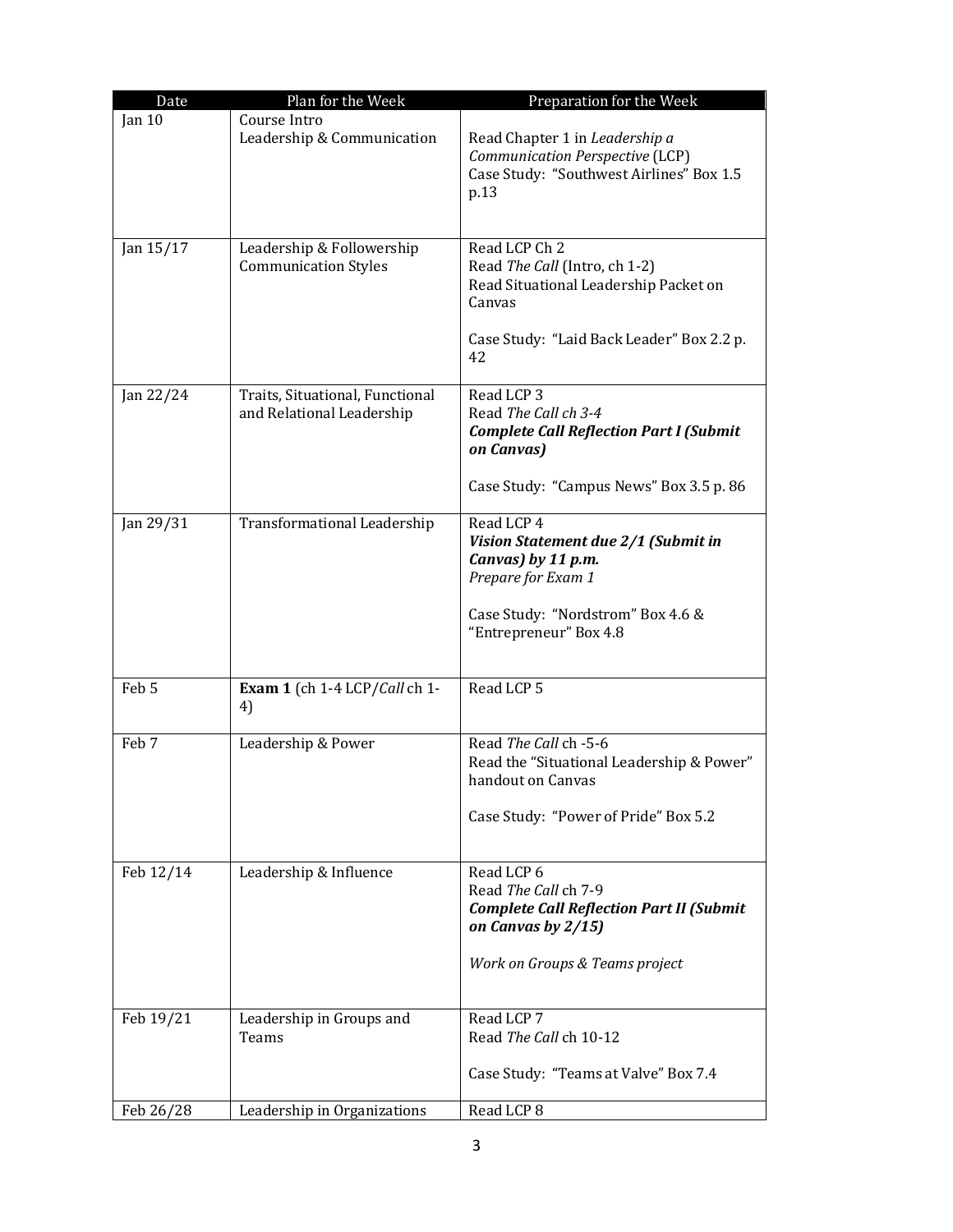|                |                                      | Read The Call ch 13                                             |
|----------------|--------------------------------------|-----------------------------------------------------------------|
|                |                                      | Prepare for Exam 2                                              |
|                |                                      |                                                                 |
|                |                                      | Case Study: "Starbucks" Box 8.1                                 |
| <b>Mar 4-8</b> | No Class Spring Break                |                                                                 |
| Mar 12/14      | <b>Exam 2</b> (LCP ch 5-8/Call 5-13) | Read LCP 10 & Harvard Business Review                           |
|                | on March 14th                        | Article on Canvas                                               |
|                |                                      | Article Review Due 3/18 (Submit in                              |
|                |                                      | Canvas)                                                         |
| Mar 19/21      | Leadership and Diversity             | <b>Submit Article Review Due (Submit in</b>                     |
|                |                                      | Canvas)                                                         |
|                |                                      |                                                                 |
|                |                                      | Read "Leadership Jazz" Chapter and The<br>Call ch 14-16         |
|                |                                      |                                                                 |
|                |                                      |                                                                 |
| Mar 26/28      | Ethical Leadership                   | Read "The Crucibles of Leadership" and                          |
|                |                                      | write article review (due April 4th)                            |
|                |                                      | <b>Complete Call Reflection Part III (Submit</b>                |
|                |                                      | on Canvas 3/22)                                                 |
|                |                                      |                                                                 |
| April 2/4      | Leadership Development               | Read LCP 12                                                     |
|                |                                      | Read The Call ch 17-19                                          |
|                |                                      |                                                                 |
|                |                                      | Submit "Crucibles of Leadership" Article<br>Review              |
|                |                                      |                                                                 |
|                |                                      | Case Study: "Abraham Lincoln" Box 12.4                          |
| April 9/11     | Leadership in Crisis                 | Read LCP 13                                                     |
|                |                                      | Read The Call ch 20-22                                          |
|                |                                      | Case Study: "Miracle on Hudson" Box 13.5                        |
|                |                                      | Submit Case Studies on Canvas by 4/5 at                         |
|                |                                      | 5 p.m.                                                          |
|                |                                      |                                                                 |
| April 16       | The Call                             | <b>Plan and Construct LCP Outline</b><br>Read The Call ch 23-26 |
|                | <b>Presentation Conferences</b>      | <b>Complete Call Reflection Part IV (Submit</b>                 |
|                |                                      | on Canvas)                                                      |
|                |                                      |                                                                 |
|                |                                      | <b>LCP</b><br>Outline due 4/12                                  |
|                |                                      |                                                                 |
| April 18-22    | No Class: Easter Break               |                                                                 |
| April 23/25    | <b>LCP Presentations</b>             | <b>Submit Presentation on Canvas</b>                            |
|                |                                      | Prepare for Final Exam                                          |
|                |                                      | <b>Complete Call Reflection Part V (Submit</b>                  |
|                |                                      | on Canvas)                                                      |
|                |                                      |                                                                 |
|                |                                      | <b>Submit Presentation on Canvas</b>                            |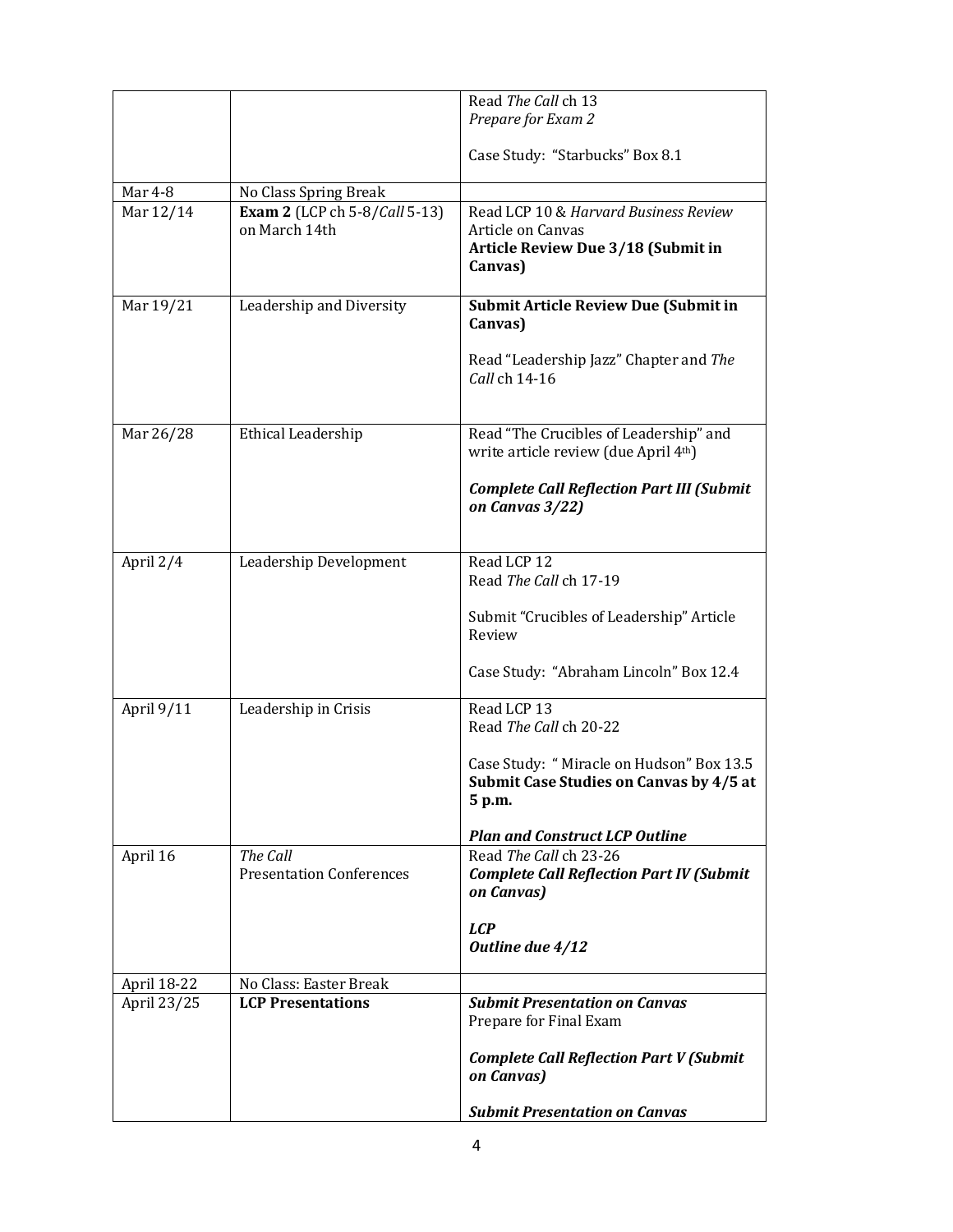|                                                                            |                                   | Prepare for Final Exam |
|----------------------------------------------------------------------------|-----------------------------------|------------------------|
| Final Exam<br>Week Tuesday $\int$ <i>Call</i> 14-26)<br>$10:30 \text{ am}$ | <b>Final Exam</b> (LCP chs 10-13; |                        |

### **University Notifications**

### **Attendance & Participation**

Regular and punctual attendance at all classes is considered essential to optimum academic achievement. If the student is absent from more than 10 percent of class meetings, the faculty member has the option of filing a written report which may result in de-enrollment. If the absences exceed 20 percent, the student may be de-enrolled without notice. If the date of de-enrollment is past the last date to withdraw from a class, the student will be assigned a grade of W or WF consistent with university policy in the grading section of the catalog. Every absence in this class will result in a five-point deduction from final points earned. See Academic Policies in the (undergrad/graduate as appropriate) academic catalog. Perfect attendance will increase the final grade 1 percentage point.

### **Course Credit Hour Information**

In the interest of providing sufficient time to accomplish the stated Course Learning Outcomes, this class meets the PLNU credit hour policy for a three-unit class delivered over 16 weeks. Specific details about how the class meets the credit hour requirement can be provided upon request.

### **Academic Honesty and Dishonesty**

Students should demonstrate academic honesty by doing original work and by giving appropriate credit to the ideas of others. As explained in the university catalog, academic dishonesty is the act of presenting information, ideas, and/or concepts as one's own when in reality they are the results of another person's creativity and effort. Violations of university academic honesty include cheating, plagiarism, falsification, aiding the academic dishonesty of others, or malicious misuse of university resources. A faculty member who believes a situation involving academic dishonesty has been detected may assign a failing grade for a) that particular assignment or examination, and/or b) the course following the procedure in the university catalog. Students may appeal also using the procedure in the university catalog. See Academic Policies for further information.

### **Final Course Grades**

Final course grades will be submitted electronically at the conclusion of the semester by the deadline set forth by the university. Any questions regarding final grades need to be addressed within two weeks of the class ending and must be sent in writing to the professor. Grade inquiries beyond that time will not be allowed.

### **Academic Accommodations**

While all students are expected to meet the minimum academic standards for completion of this course as established by the instructor, students with disabilities may request academic accommodations. At Point Loma Nazarene University, students must request that academic accommodations by filing documentation with the Disability Resource Center (DRC), located in the Bond Academic Center. Once the student files documentation, the Disability Resource Center will contact the student's instructors and provide written recommendations for reasonable and appropriate accommodations to meet the individual needs of the student. See Academic Policies in the (undergrad/graduate as appropriate) academic catalog.

### **FERPA Policy**

In compliance with federal law, neither PLNU student ID nor social security number should be used in publicly posted grades or returned sets of assignments without student written permission. This class will meet the federal requirements by (Note: each faculty member should choose one strategy to use: distributing all grades and papers individually; requesting and filing written student permission; or assigning each student a unique class ID number not identifiable on the alphabetic roster.). Also in compliance with FERPA, you will be the only person given information about your progress in this class unless you have designated others to receive it in the "Information Release" section of the student portal. See Policy Statements in the (undergrad/ graduate as appropriate) academic catalog. 

### **Final Exam Policy**

Successful completion of this class requires taking the final examination on its scheduled day. The final examination